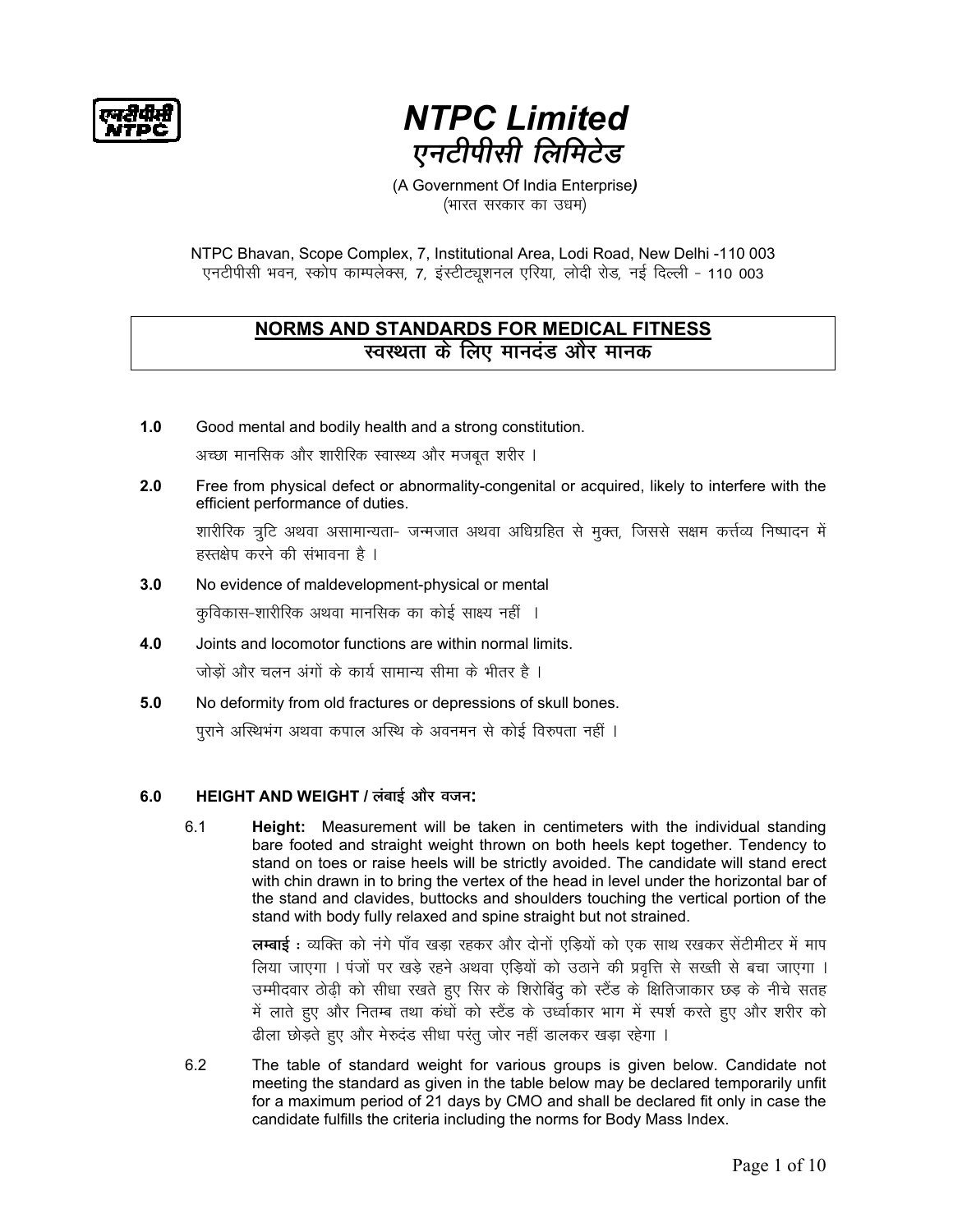विभिन्न समूहों के लिए मानक वजन की सारणी नीचे दी गई है । नीचे दी गई सारणी के मानकों को पूरा न करने वाले उम्मीदवारों को मुख्य चिकित्सा अधिकारी द्वारा अस्थायी तौर पर अधिकतम 21 दिन के लिए अयोग्य घोषित किया जा सकता है और उन्हें उसी स्थिति में योग्य घोषित किया जाएगा जब वे उम्मीदवार बॉडी मास इंडेक्स सहित मानदंड पुरा करें।

| Height (cm)<br>लंबाई (सेंटीमीटर) | Weight in Kg at different ages<br>विभिन्न आयु पर किलोग्राम में भार |                    |                    |  |  |
|----------------------------------|--------------------------------------------------------------------|--------------------|--------------------|--|--|
|                                  | 20-24 years / वर्ष                                                 | 25-29 years / वर्ष | 30-34 years / वर्ष |  |  |
| 152.5                            | 48                                                                 | 49                 | 50                 |  |  |
| 155.0                            | 49                                                                 | 50                 | 51                 |  |  |
| 157.5                            | 50                                                                 | 51                 | 52                 |  |  |
| 160.0                            | 51                                                                 | 52                 | 53                 |  |  |
| 162.5                            | 52                                                                 | 53                 | 54                 |  |  |
| 165.0                            | 53                                                                 | 54                 | 56                 |  |  |
| 167.0                            | 54                                                                 | 56                 | 58                 |  |  |
| 170.0                            | 56                                                                 | 58                 | 60                 |  |  |
| 172.5                            | 58                                                                 | 60                 | 62                 |  |  |
| 175.0                            | 60                                                                 | 62                 | 64                 |  |  |
| 177.0                            | 62                                                                 | 64                 | 66                 |  |  |
| 180.0                            | 64                                                                 | 66                 | 68                 |  |  |
| 183.0                            | 66                                                                 | 68                 | 70                 |  |  |

### **Height - Weight Table for Males** पुरुषों हेतु लंबाई-वजन सारणी

 $6.3$ Add 2 Kg in weight for every additional 3 cm in height

लंबाई में प्रत्येक अतिरिक्त 3 सेंटीमीटर के लिए वजन में 2 कि.ग्रा. जोड़ें ।

 $6.4$ For females, the general state of physical development will be taken into account and body weight recorded in each case.

महिलाओं के लिए शारीरिक विकास की सामान्य अवस्था को ध्यान में रखा जाएगा और प्रत्येक मामले में शरीर का वजन दर्ज किया जाएगा।

6.5 The minimum height required for Drivers is 162 cm.

ड्राइवरों के लिए न्यूनतम आवश्यक लंबाई 162 सेंटीमीटर होगी ।

#### $7.0$ BODY MASS INDEX / बॉडी मास इंडेक्स:

In case the weight of an individual is found more than prescribed as per the height - weight table as indicated above then Body Mass Index (BMI) will be taken as deciding parameter as per the norms given below:

यदि किसी व्यक्ति का वजन उपर्युक्त लंबाई-वजन सारणी में निर्धारित वजन से अधिक होगा तो निम्नलिखित बॉडी मॉस इंडेक्स प्राचलों के अनुसार से निर्णय लिया जाएगा :

 $7.1$ Age up to 35 years –BMI should be maximum of 30 Kg /  $m^2$ .

35 वर्ष की आयू तक - बीएमआरई अधिकतम 30 कि.ग्रा./ मी<sup>2</sup> होगा ।

 $7.2$ Age above 35 years BMI should be maximum of 32 Kg /  $m^2$ .

35 वर्ष से ऊपर की आयु तक - बीएमआई अधिकतम 32 कि.ग्रा./ मी<sup>2</sup> होगा ।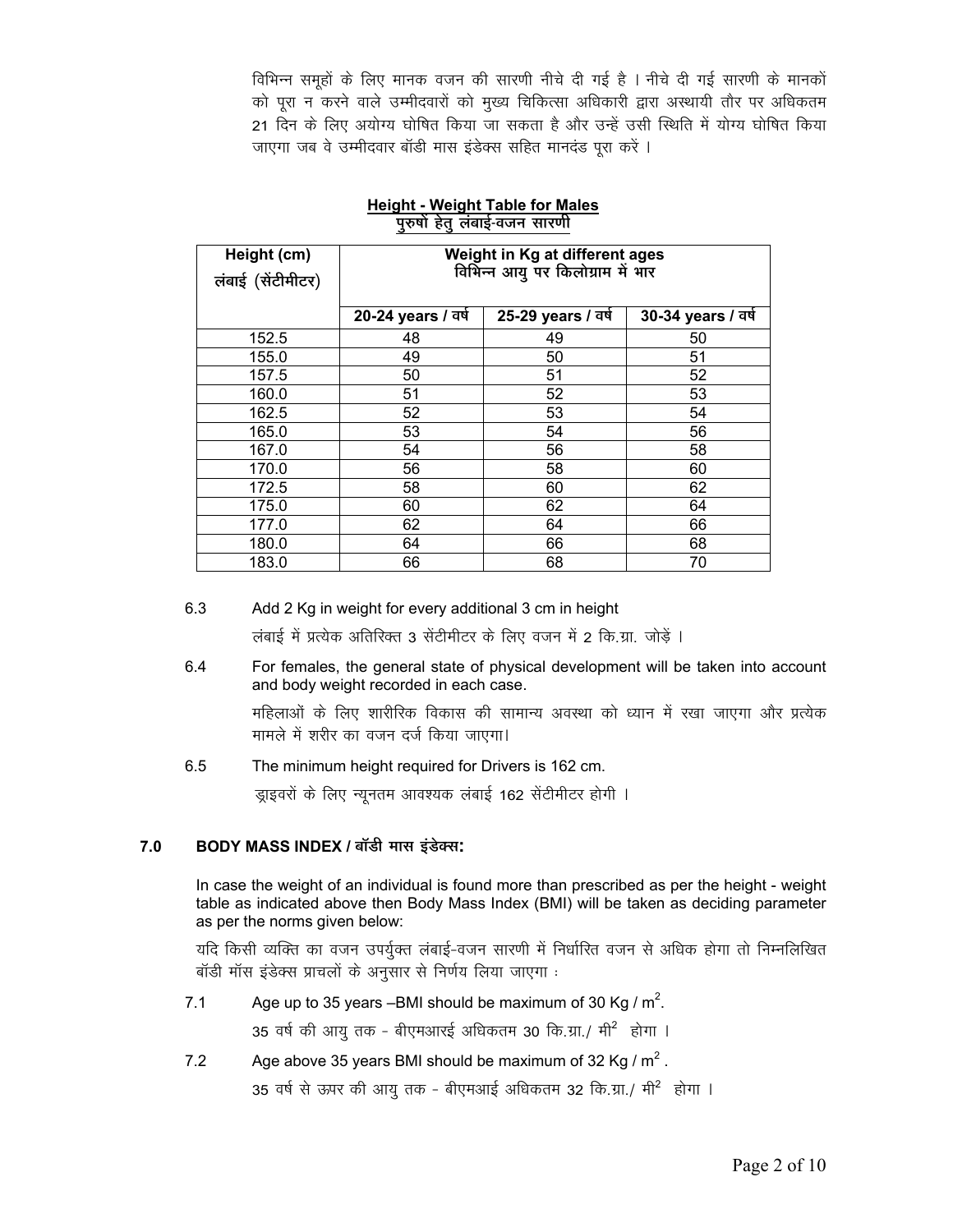# **8.0 CHEST** / सीना:

Acceptable chest measurement at full expiration will be 79 cm (relaxable by 5 cm) minimum expansion 5 cm. The range of expansion upto 4 cm. i.e. a deviation of 20% will be acceptable. This is not applicable to female candidates.

पूरी तरह निःश्वास सीने का स्वीकार्य माप 79 सेंटीमीटर होगा (5 सेंटीमीटर तक छूट) और न्यूनतम विस्तार 5 सेंटीमीटर होगा । 4 सेंटीमीटर तक के विस्तार की सीमा अर्थात 20% का विपथन स्वीकार्य होगा । यह महिला उम्मीदवारों के लिए लागू नहीं है ।

**Measurement:** The candidate will stand with feet together and arms raised over the head. The tape will be taken round the chest horizontally with its upper edge touching interior angles of the shoulder blades. The arms will then be lowered to hang relaxed by the side of the body. The candidate will not be permitted to throw shoulders upwards or backwards so as to displace the tape. The candidate will be directed to take deep breath several times without causing contraction of chest muscles or wing out the shoulder blades. The maximum and minimum expansion of the Chest will then be recorded in centimeters thus 70-75, 78-84 etc. Fraction of cm below 0.5 will be ignored and over 0.5 taken as one.

**मापन**: उम्मीदवार पैरों को एक साथ रखते हुए और सिर के ऊपर बाहों को उठाकर खड़ा रहेगा । टेप क्षितिजाकार रूप में कंधों के भीतरी कोणों को स्पर्श करते हुए उसके ऊपरी सिरे सहित सीने के चारों और लिया जाएगा । बांहों को नीचे शरीर के दोनों तरफ आरामपूर्वक नीचे लटकने दिया जाएगा । उम्मीदवार को टेप को इधर-उधर करने के लिए कंधों को आगे-पीछे करने की अनुमति नहीं होगी । उम्मीदवार को सीने की मांसपेशियों में संकुचन किए अथवा पीछे फैलाए बिना कई बार गहरा श्वास लेने का निर्देश दिया जाएगा । सीने के अधिकतम और न्यूनतम विस्तार को तब सेंटीमीटरों अर्थात 70-75, 78-84 आदि में दर्ज किया जाएगा । 0.5 से कम सेंटीमीटर के गुणकों को छोड़ दिया जाएगा और 0.5 से अधिक को एक सेंटीमीटर  $H$ ना जाएगा।

# $9.0$  **EYE** / आँख:

Standards and procedures of examination in respect of visual acuity and colour perception are as follows.

दृश्यात्मक तीक्ष्णता और रंग अनुबोधन के संबंध में मानक और जांच की कार्यविधियां निम्नानुसार हैं :

9.1 The candidate's eyes will be tested and results of the test recorded in accordance with the following rules.

> उम्मीदवार की आंख का परीक्षण किया जाएगा और परीक्षण के परिणामों को निम्नलिखित नियमों के अनुसार दर्ज किया जाएगा।

9.2 **General**: The candidate's eyes will be submitted to a general examination directed to the detection of any disease or abnormality. The candidate may be rejected if he suffers from morbid condition of eyes, eye-lids or contiguous structures of such a nature as would render him/her unfit for service at the time of appointment or at a future date.

> **सामान्य** : उम्मीदवार की आंख की किसी रोग अथवा असामान्यता के लिए निर्देशित सामान्य जांच की जाएगी । उम्मीदवार को अस्वीकृत किया जा सकता है अगर वह आंखों, पलकों की विकृति से अथवा ऐसी प्रकृति के संस्पर्शी संरचना से पीड़ित है जो उसे नियुक्ति के समय अथवा भावी तारीख को सेवा के लिए अयोग्य ठहराएगा ।

# 9.3 **Visual Acuity / o¶ªÉÉiàÉBÉE iÉÉÒFhÉiÉÉ:**

9.3.1 The examination for determining the acuity of vision includes two tests, one for distant, the other for near vision. Each will be examined separately.

दृष्टि की तीक्ष्णता निर्धारित करने के लिए जांच में दो परीक्षण शामिल हैं, एक दूरी और दुसरा समीप की दृश्यता के लिए । प्रत्येक की अलग-अलग जाँच की जाएगी ।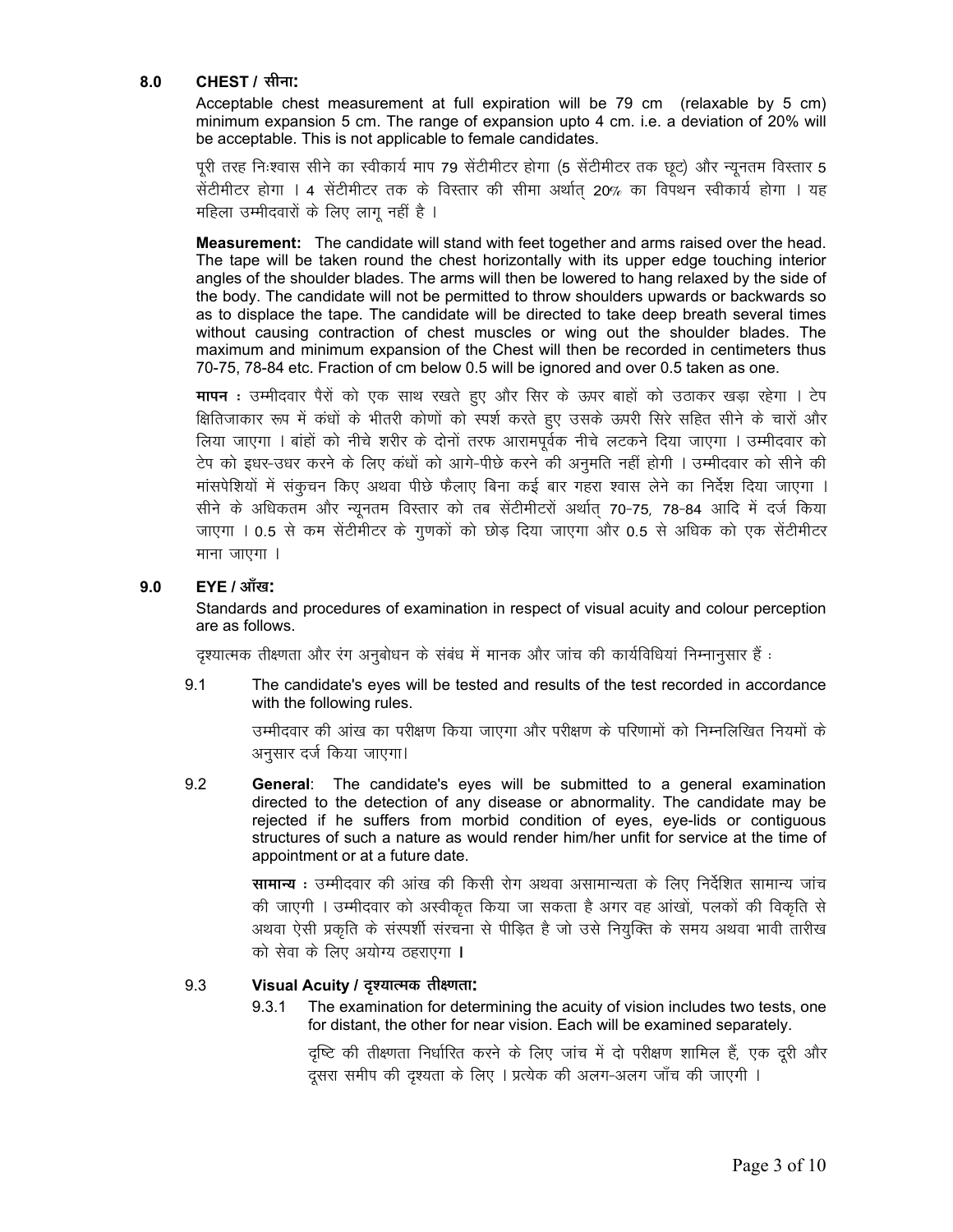9.3.2 Standard of visual acuity for personnel of various categories, with or without glasses will be as follows:

| Categories of<br>Employees                  | Age<br>आयू                  | <b>Distant Vision</b><br>दूर की दृष्टि |           | <b>Near Vision</b><br>निकट की दृष्टि |           |
|---------------------------------------------|-----------------------------|----------------------------------------|-----------|--------------------------------------|-----------|
| कार्मिकों की श्रेणी                         |                             | Better eye                             | Worse eye | Better eye                           | Worse eye |
|                                             |                             | बेहतर ऑख                               | खराब आँख  | बेहतर ऑख                             | खराब आँख  |
| For Employees<br>in $E1$ and<br>above grade | Below 35 yrs. of            | 6/9                                    | 6/9       | Sn. 0.6                              | Sn. 0.6   |
|                                             | age<br>35 वर्ष से कम        | 6/6                                    | 6/12      |                                      |           |
| ई1 और उससे                                  | आयु                         |                                        |           |                                      |           |
| ऊपर के<br>कर्मचारियों के<br>लिए             | 35 yrs. of age<br>and above | 6/12                                   | 6/12      | Sn. 0.8                              | Sn. 0.8   |
|                                             | 35 वर्ष और उससे<br>अधिक आयु | 6/9                                    | 6/18      |                                      |           |
| Others (except                              | Below 35 yrs. of            | 6/9                                    | 6/12      | Sn. 0.8                              | Sn. 0.6   |
| security & Fire                             | age                         | 6/6                                    | 6/18      |                                      |           |
| Services)                                   | 35 वर्ष से कम               | 6/18                                   | 6/18      |                                      |           |
| अन्य (सुरक्षा और                            | आयु                         |                                        |           |                                      |           |
| अग्निशमन सेवा                               | 35 yrs. of age              | 6/12                                   | 6/24      | Sn. 0.8                              | Sn. 0.8   |
| को छोड़कर)                                  | and above                   | 6/12                                   | 6/18      |                                      |           |
|                                             | 35 वर्ष और उससे             | 6/24                                   | 6/24      |                                      |           |
|                                             | अधिक आयु                    | 6/18                                   | 6/36      |                                      |           |

विभिन्न श्रेणियों के कार्मिकों के लिए दृश्यात्मक तीक्ष्णता चश्मे सहित अथवा रहित निम्नानुसार होगी <u>:</u>

### 9.4 **Fundus Examination / {ÉEÆbºÉ BÉEÉÒ VÉÉÄSÉ:**

9.4.1 In every case of Myopia, fundus examination should be carried out and the results recorded. In the event of a pathological condition being present which is likely to be progressive and affect efficiency of the candidate he/she should be declared unfit.

निकटदृष्टि के प्रत्येक मामले में फंडस की जांच की जानी चाहिए और परिणाम दर्ज किया जाना चाहिए । रोगात्मक दशा मौजूद होने की दशा में, जिसके प्रगामी होने और उम्मीदवार की क्षमता को प्रभावित करने की संभावना है. उसे अयोग्य घोषित किया जाना चाहिए ।

9.4.2 The total amount of myopia (including the cylinder) shall not exceed - 6.00 D. The total amount of hyper metropia (including the cylinder) shall not exceed + 6.00D. in each eye

निकटदृष्टि की पूर्ण मात्रा (सिलिंडर सहित) -6.00डी से अधिक नहीं होगी । दूरदृष्टि की कुल मात्रा (सिलिंडर सहित) प्रत्येक आँख में +6.00डी से अधिक नहीं होगी ।

9.4.3 Fundus and media should be healthy and within normal limits.

<u>फंडस और माध्यम स्वस्थ और सामान्य सीमा के भीतर होने चाहिए ।</u>

9.4.4 No degenerative signs of vitreous or chorioretinitis to be present, suggesting progressive myopia.

> प्रगामी निकटदृष्टि होने वाले वायरस अथवा कोरियोरेटिनाइटिस के अपभ्रष्ट संकेत मौजूद नहीं हैं ।

9.4.5 Should have good binocular vision, fusion faculty and full field of vision in both the eyes.

अच्छी द्विनेत्री दृष्टि, संयोजन शक्ति और दोनों आंखों में दृष्टि का पूर्ण क्षेत्र होना चाहिए ।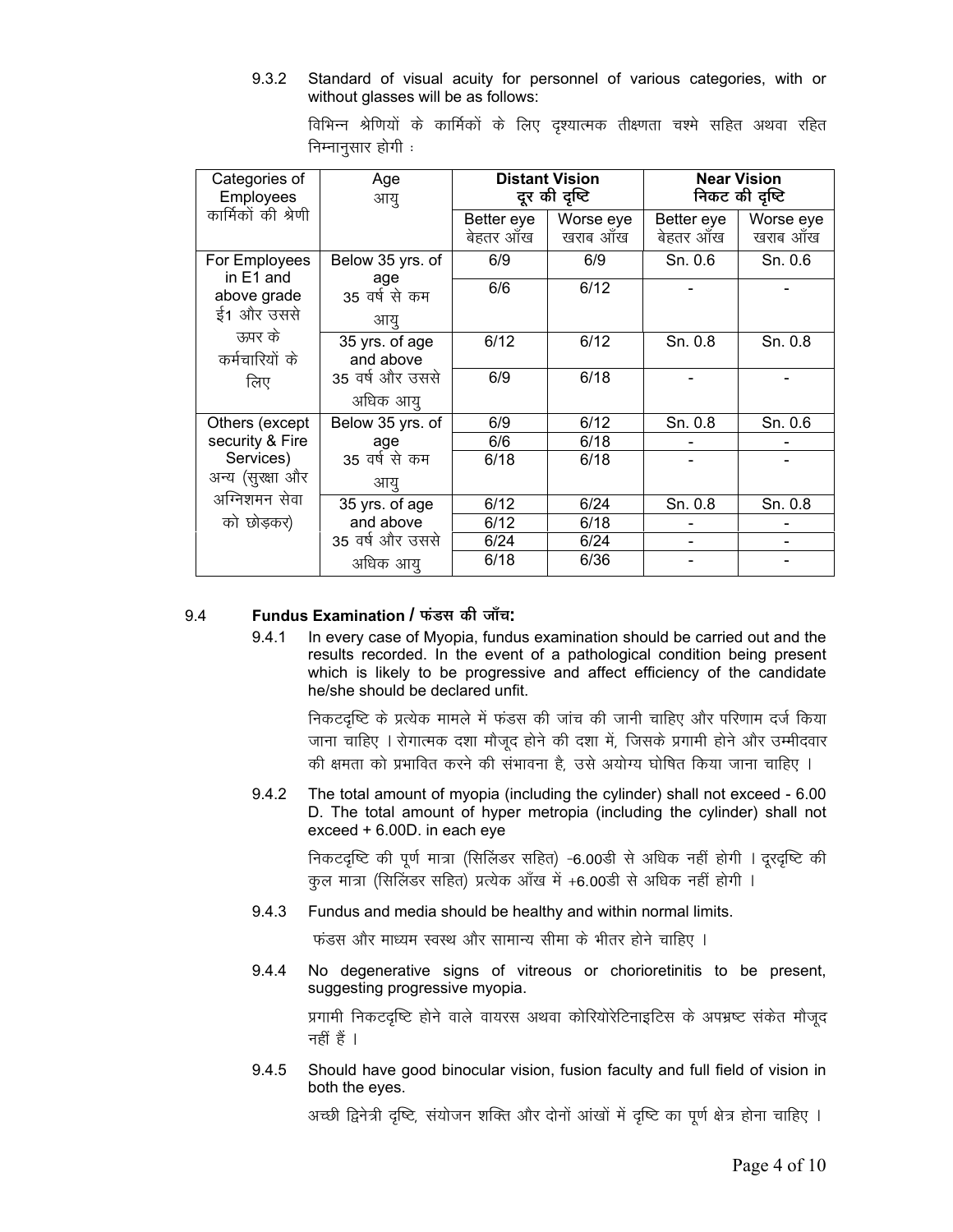#### 9.4.6 There should be no organic disease likely to cause exacerbations or deterioration.

संभावित रूप में उग्रता अथवा विकृति का कारण बनने वाला कोई आंगिक रोग नहीं होना चाहिए ।

#### 9.5 Colour vision / वर्ण दृष्टि:

The testing of colour vision shall be essential for all candidates. Colour vision shall be tested with Ishihara's Isochromatic plates in good light.

वर्ण दृष्टि का परीक्षण सभी उम्मीदवारों के लिए अनिवार्य है । वर्ण दृष्टि का परीक्षण अच्छी रोशनी में इशीहारा आइसोक्रोमेटिक प्लेट से किया जाएगा ।

#### 9.6 Field of vision / दृष्टि क्षेत्र:

The field of vision shall be tested by the confrontation method. Where such test gives unsatisfactory or doubtful results, the field of vision should be determined on the visual field screener/perimeter.

दृष्टि के क्षेत्र का परीक्षण कन्फ्रंटेशन विधि से किया जाएगा । जहां ऐसा परीक्षण असंतोषजनक अथवा संदेहास्पद परिणाम देता है, वहां दृष्टि क्षेत्र का निर्धारण दृश्यात्मक क्षेत्र स्क्रीनर/पेरिमीटर पर किया जाना चाहिए ।

#### 9.7 Ocular conditions other than visual acuity.

दृश्यात्मक तीक्ष्णता के अतिरिक्त नेत्र दशाएं ।

#### $9.8$ Colour Blindness / वर्णान्धता:

981 **Permissible**: This will not be a disqualification for employment in purchase, sales accounts, ministerial (clerical and Store Keepers), canteen peons, sweepers, apprentices covered by Apprentices Act and any other category wherein defective colour vision is not likely to interfere with his work or create risk for others working with him.

**अनुमेय** : यह क्रय, बिक्री लेखा, अनुसचिवालीय (लिपिकीय और स्टोर कीपर), कैंटीन के चपरासियों, सफाईवालों, शिशिक्षु अधिनियम द्वारा शामिल शिशिक्षुओं और अन्य किसी श्रेणी, जिसमें त्रूटिपूर्ण वर्णांधता का उसके कार्य में हस्तक्षेप करना अथवा उसके साथ कार्यरत अन्य लोगों के लिए जोखिम सुजित करना संभावित नहीं है, में रोजगार के अयोग्यता नहीं होगी ।

#### $9.8.2$ Not permissible / अननुमेय:

Colour blindness is a disqualification for the following: वर्णांधता निम्नलिखित के लिए अयोग्यता है:

- a. Industrial staff dealing with machines involving recognition of colored signals.
- क. रंगीन संकेतों को पहचानना शामिल होने वाली मशीनों पर कार्य करने वाले औद्योगिक कर्मचारी ।
- b. Technicians engaged in Laboratory work and chemists.
- ख. प्रयोगशाला कार्य में संलग्न तकनीशियन और रसायनज्ञ ।
- c. Crane operators and Pointsmen
- ग. क्रेन ऑपरेटर और प्वाइंटसमैन
- d. Draughtsmen
- घ. डाफ्टसमैन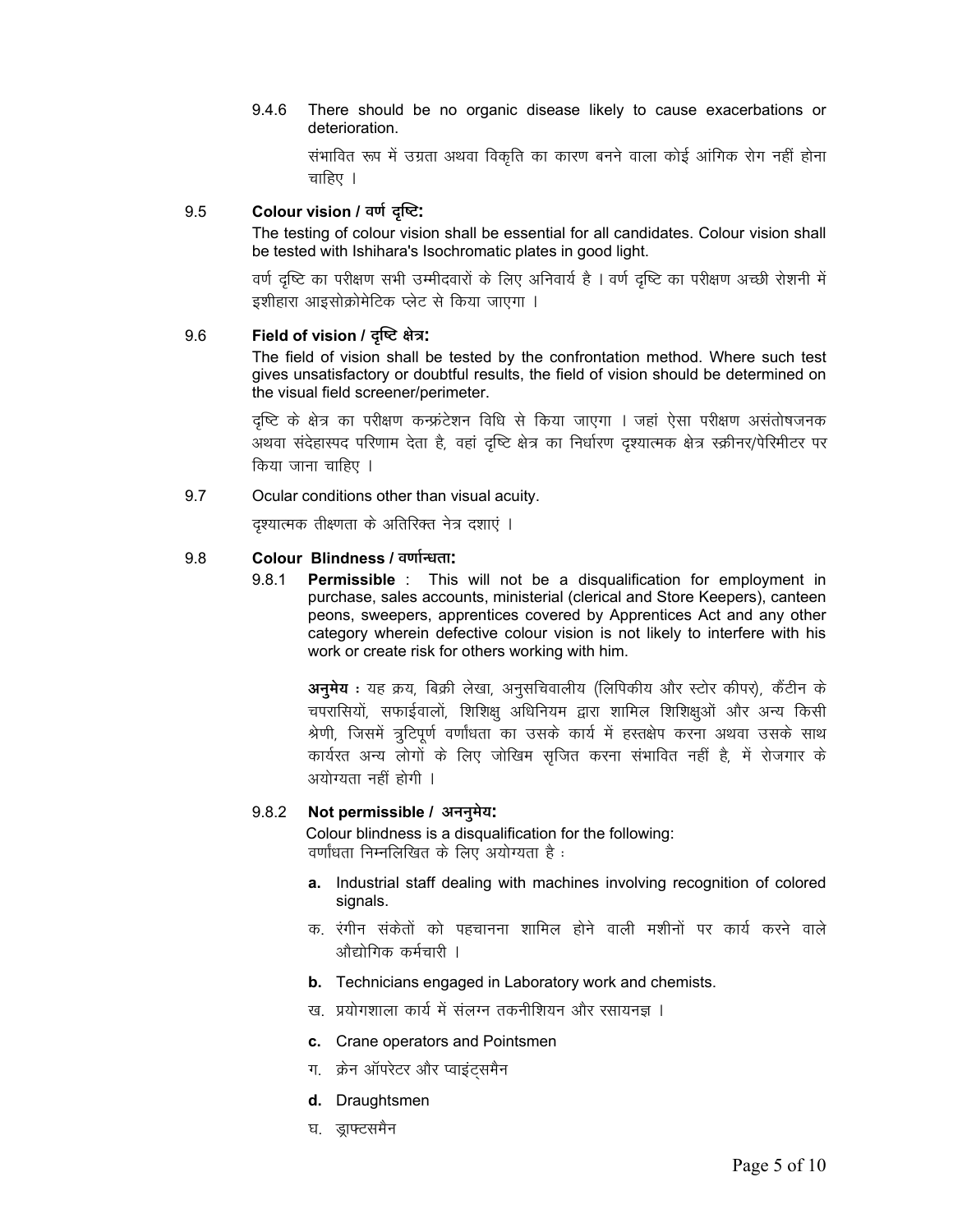- Electricians  $\mathbf{r}$
- इलेक्ट्रिशियन ड.
- **Scientific Assistants** f.
- वैज्ञानिक सहायक च
- Drivers of all categories g.
- सभी श्रेणियों के ड्राइवर छ
- h. Security Personnel
- ज.) सुरक्षा कार्मिक
- Doctors i.
- झ. चिकित्सक
- **Engineering Executive Trainees** j.
- ञ. इंजीनियरी कार्यपालक प्रशिक्षणार्थी
- k. Engineering equipment erection and O&M.
- ट. इंजीनियरी उपस्कर उत्पाथन और प्रचालन तथा अनुरक्षण
- Other occupations where perception of colour is considered essential ı. in view of the nature of duties of the offered post and future posts likely to be occupied by the candidate either on appointment on promotion or on job rotation / transfer.
- ठ. अन्य व्यवसाय, जहां प्रस्तावित पद और / या पदोन्नति की नियुक्ति अथवा कार्य अंतरण/स्थानांतरण पर उम्मीदवार द्वारा धारित किए जाने वाले संभावित भावी पदों के कर्त्तव्य की प्रकृति के दृष्टिगत वर्ण अवबोधन अनिवार्य माना जाता है।
- 9.8.3 Whenever an employee suffering from colour blindness is posted or transferred into a category wherein colour perception is required his eyes will be re-examined for the same along with the examination for visual acuity.

जब भी वर्णांधता से पीड़ित कर्मचारी ऐसी श्रेणी में पदस्थापित अथवा स्थानांतरित किया जाता है, जहां वर्ण अवबोधन अपेक्षित है, तब आंखों की दृश्यात्मक तीक्ष्णता के लिए जाँच सहित उसके लिए दुबारा जाँच की जाएगी ।

#### 9.9 Night Blindness / रतौंधी:

The medical officer will have the discretion to improvise such test e.g. recording of visual acuity with reduced illumination or by making the candidate recognise various objects in a dark room after he/she has been there for 20 to 30 minutes. Candidate's own statements should not always be relied upon, but they should be given due consideration.

चिकित्सा अधिकारी को ऐसे परीक्षणों को तत्काल करने अर्थात दृश्यात्मक तीक्ष्णता को कम प्रकाश में दर्ज करने अथवा अंधेरे कमरे में उम्मीदवार के 20 से 30 मिनट रहने के बाद विभिन्न वस्तुओं को पहचानने के लिए परीक्षण करने का विवेकाधिकार होगा । उम्मीदवार के बयान पर सदैव विश्वास नहीं करना चाहिए परंतु उन पर विधिवत ध्यान देना चाहिए ।

9.10 Any organic disease or a progressive refractive error which is likely to result in lowering of the visual acuity shall be considered as disqualification.

> दृश्यात्मक तीक्ष्णता को कम करने वाले संभावित किसी भी बीमारी अथवा अपवर्तक त्रुटि को अयोग्यता माना जाएगा ।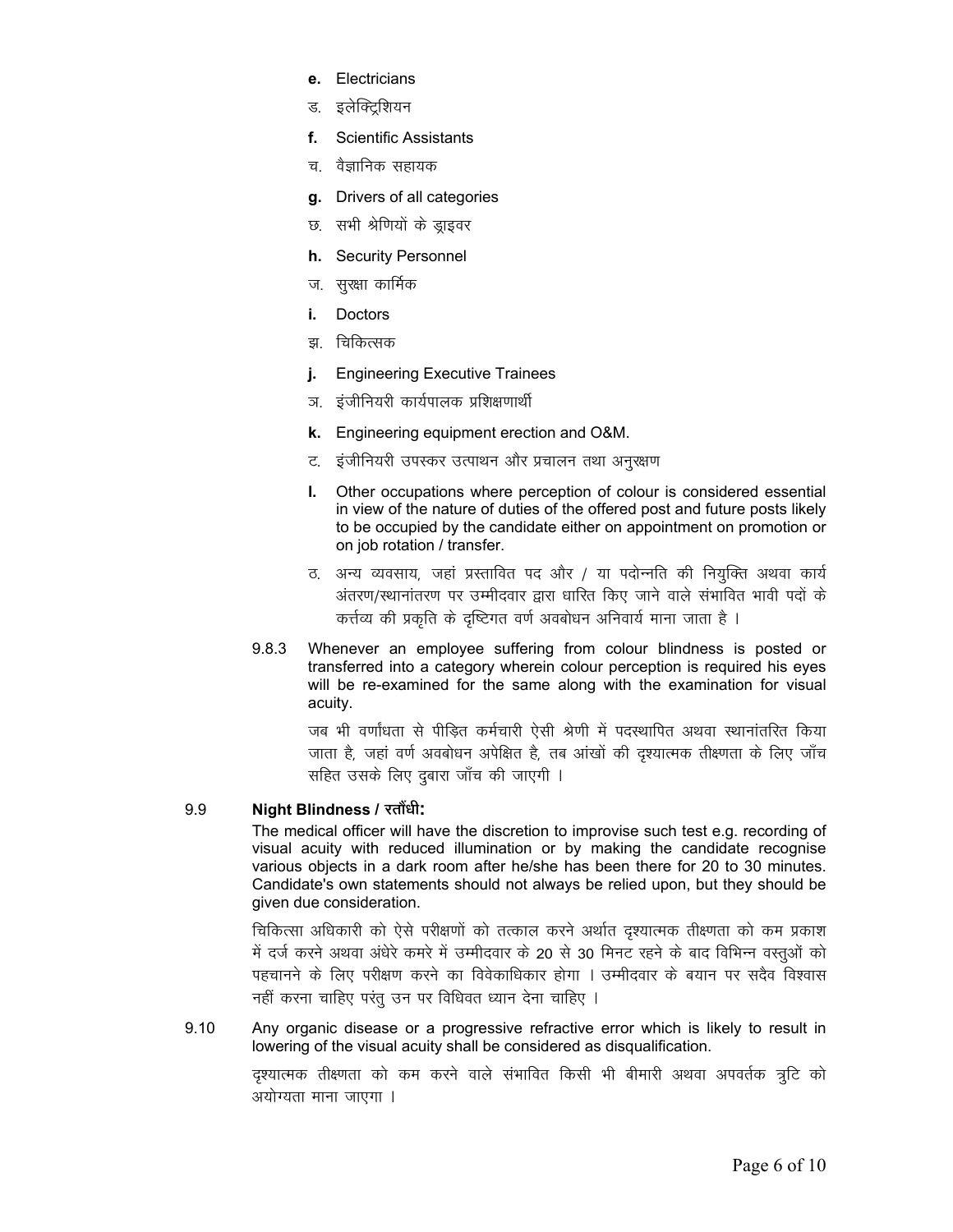#### 9.11 Trachoma / रोहा:

Trachoma, unless complicated shall not ordinarily be a cause for disqualification.

जब तक जटिल नहीं हो रोहा को साधारणतया अयोग्यता का कारण माना जाएगा ।

#### Squint / भेंगापन: 9.12

For technical services skilled jobs, where the presence of binocular vision is essential, squint, even if the visual acuity is of the prescribed standards should be considered as disqualification. For other services, the presence of squint should not be considered as a disqualification if the visual acuity of each eye is of the prescribed standard.

तकनीकी सेवाओं, कुशल कार्यों के लिए, जहां दूरदर्शी दृष्टि की उपस्थिति अनिवार्य हैं, भेंगापन, यहां तक कि दृश्यात्मक तीक्ष्णता निर्धारित मानक की है, को अयोग्यता माना जाना चाहिए । अन्य सेवाओं के लिए. भेंगेपन की उपस्थिति को अयोग्यता नहीं माना जाना चाहिए अगर प्रत्येक आंख की दृश्यात्मक तीक्ष्णता निर्धारित मानक की है ।

#### 9.13 One eyed person / काना व्यक्ति:

For regular service one eyed individual shall be considered as unfit except for ministerial and allied jobs where binocular vision is not considered essential. It will be ensured that the prognosis or the functioning eye is good and its vision is not likely to be endangered by the condition of the worse eye and the prescribed visual acuity standards are fully satisfied.

नियमित सेवा के लिए काने व्यक्ति को अनुसचिवीय और सम्बद्ध कार्यों, जहां दूरदर्शी दृष्टि अनिवार्य नहीं मानी जाती, को छोड़कर अयोग्य माना जाएगा । यह सुनिश्चित किया जाएगा कि पूर्वानुमान करने अथवा कार्यरत आँख अच्छी है और उसकी दृष्टि खराब आंख की दशा द्वारा खतरे में पड़ने की संभावना नहीं है और निर्धारित दृश्यात्मक तीक्ष्णता के मानक पुरे किए जाते हैं।

#### 9.14 Contact Lenses / कंटैक्ट लेंस:

Correction with contact lenses is no bar for employment provided the prescribed standards are fulfilled.

कंटेक्स लेंसों से सुधार रोजगार में कोई बाधा नहीं है बशर्ते कि निर्धारित मानक पूरे किए जाते हैं ।

#### $10.0$ **EAR / कान:**

A candidate should be free from any active disease of the ear. The candidate should be able to whispering voice separately in both the ears at a distance of 2 feet in a quiet room. A candidate who fails in this test will be declared medically unfit.

उम्मीदवार को कान की किसी सक्रिय बीमारी से मुक्त होना चाहिए । उम्मीदवार को एक शांत कमरे में 2 फुट की दूरी पर दोनों कानों से अलग-अलग फुसफुसाने की आवाज सुनने योग्य होना चाहिए । उम्मीदवार, जो इस परीक्षण में विफल रहता है उसे अयोग्य घोषित किया जाएगा ।

Procedure for hearing test : The examining medical officer will test the hearing standards of a candidate in a quiet room. The test will be carried out with the medical officer and the candidate standing at a distance of 20ft, from each other. Both the ear will be examined separately. The ear not being tested will be marked by a masking apparatus or by rubbing a piece of paper against pinne by an attendant. The candidate will face at right angles the examining medical officer with the ear under examination facing him. He will use the whispering voice (whisper produced with the residual air i.e. after an ordinary expiration). The hearing will be considered normal if the candidate can reproduce the whisper. Those with perforated ear drum will not be accepted as cooks.

**श्रवण परीक्षण के लिए कार्यविधि** : जाँचकर्ता चिकित्सा अधिकारी एक शांत कमरे में उम्मीदवार के श्रवण मानकों का परीक्षण करेगा । यह परीक्षण चिकित्सा अधिकारी और उम्मीदवार को एक-दूसरे से 20 फूट की दूरे पर खड़े रहकर किया जाएगा । दोनों कानों की अलग-अलग जाँच की जाएगी । जिस कान का परीक्षण नहीं किया जा रहा है, उसे एक मास्क लगाने वाले उपकरण द्वारा अथवा परिचारक द्वारा कागज के टुकड़े को पिन पर रगड़कर चिह्नित किया जाएगा । उम्मीदवार परीक्षण किए जाने वाले कान को चिकित्सा अधिकारी के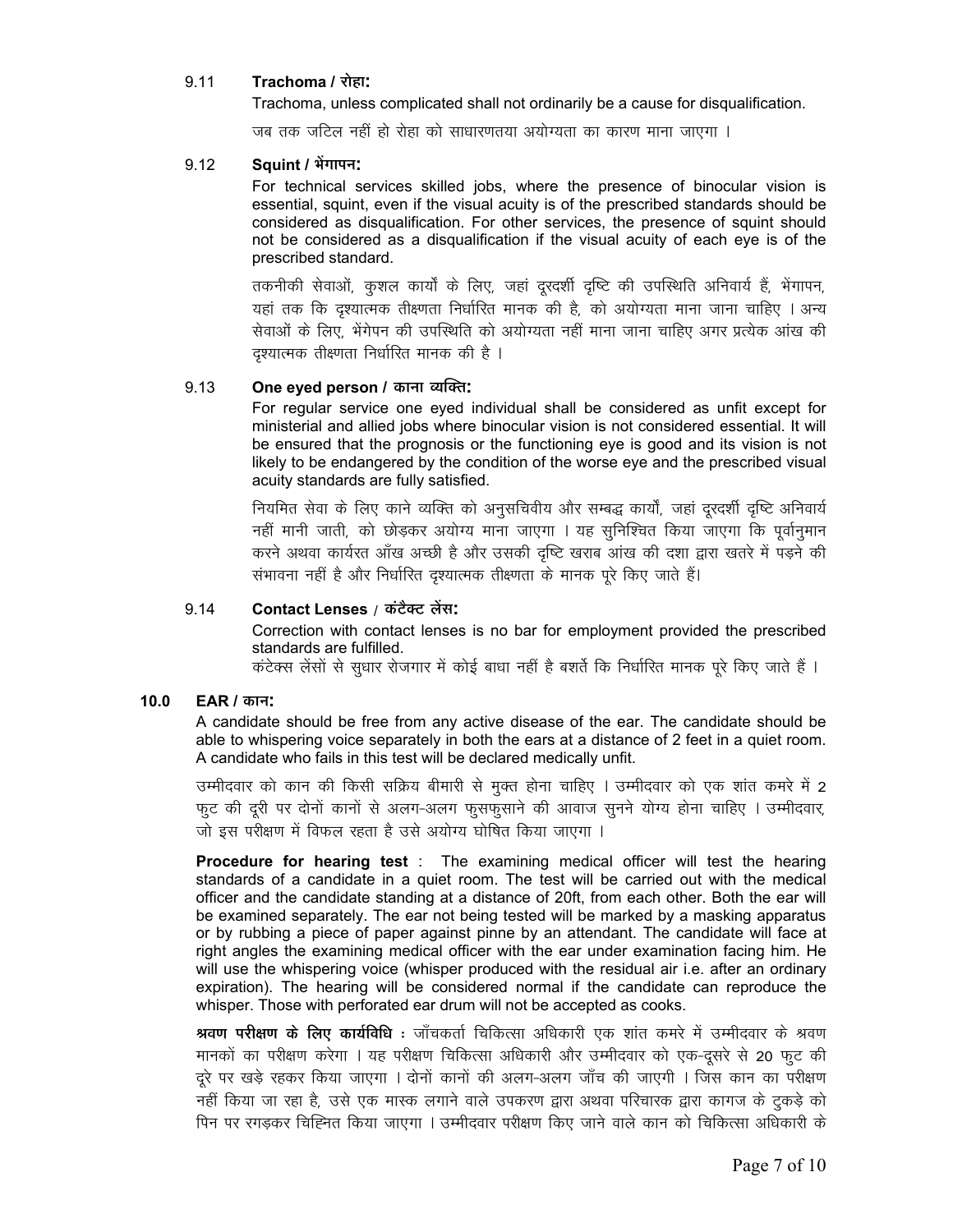सामने रखते हुए उसके समकोण पर खड़ा होगा । वह फुसफुसाहट की आवाज का प्रयोग करेगा (फुसफुसाहट अवशिष्ट वायू से अर्थात् सामान्य निःश्वास के बाद उत्पन्न होती है) । श्रवण को सामान्य समझा जाएगा अगर उम्मीदवार पुनः फुसफुसाहट उत्पन्न कर सकता है । कान के छिद्रित परदे वालों को बावर्ची के रूप में स्वीकार नहीं किया जाएगा ।

#### $NOSE / \pi\overline{w}$ :  $11.0$

A candidate should be free from any active disease of nose.

उम्मीदवार की नाक को किसी सक्रिय बीमारी से मुक्त होना चाहिए ।

#### $12.0$ THROAT / गला:

State of tonsils-Slight hypertrophy without evidence of repeated tonsillitis is not a cause for rejection. Enlarged tonsils cause temporary unfitness until treated with tonsiliectomy. Throat, palate, gums, jaws, temporo-mandibular joint and dentitions should be within normal limits.

टाँसिल की दशा-पुनरावृत्त टाँसिलाइटिस के साक्ष्य के बिना हल्की अतिवृद्धि अस्वीकृति का कारण नहीं है। बढा हुआ टाँसिल अस्थायी अस्वस्थता के कारण है जब तक उसका उपचार टाँसिलेक्टाॅमी से नहीं किया जाता । गला, ताल, मसुढे, जबड़े, टेम्पोरो-मेंडीबुलर जोड़ और दंतत्भेद सामान्य सीमा के भीतर होना चाहिए ।

#### BLOOD-PRESSURE (BP) / रक्त चाप (बी पी):  $13.0$

The normal limits of blood pressure, without involvement of target organ, shall be assessed as follows:

लक्षित अंग को शामिल किए बिना रक्त चाप की सामान्य सीमा का आकलन निम्नानुसार किया जाएगाः

| <b>Age Group</b>       | <b>Systolic</b>   | <b>Diastolic</b> |
|------------------------|-------------------|------------------|
| आयु वर्ग               | प्रकचक            | प्रसारक          |
| Upto 35 years of age   | Not exceeding 140 | 90 mm or below   |
| 35 वर्ष की आयु तक      | 140 से अधिक नहीं  | 90 मि.मी. या कम  |
| Beyond 35 years of age | Not exceeding 150 | 100 mm or below  |
| 35 वर्ष से ऊपर आयू     | 150 से अधिक नहीं  | 100 मि.मी. या कम |

#### $14.0$  $ECG / \frac{1}{2}$ सीजी:

If resting ECG is abnormal then the individual shall be submitted for exercise tolerance test (TMT) and if TMT is positive the individual will be declared unfit.

यदि शांत बैठे रहने पर ईसीजी असामान्य हो तो व्यक्ति को सहनशक्ति परीक्षण (टीएमटी) किया जाएगा और यदि टीएमटी पॉजीटिव हो तो उम्मीदवार अयोग्य घोषित कर दिया जाए ।

#### GENITO URINARY SYSTEM ETC / जनन मूत्रीय प्रणाली आदि:  $15.0$

Testicles: Individuals detected to be having undecended testicles on one or both  $15.1$ sides shall be declared temporarily unfit for maximum period of 21 days. Fitness can only be granted if the candidate reports back with orchidectomy with negative biopsy report for malignance, with 21 days of medical examination.

> अंड-ग्रंथि : जिन व्यक्तियों की एक या दोनों अंड-ग्रंथियाँ ऊपर चढ़ी हुई हों, उन्हें अधिक से अधिक 21 दिन की अवधि के लिए अयोग्य घोषित कर दिया जाएगा । उपयुक्तता उसी स्थिति में प्रदान की जाएगी जब उम्मीदवार चिकित्सा जाँच के 21 दिन के भीतर उपयुक्तता की दृष्टि से नकारात्मक बायोप्सी सहित आर्चिडेक्टॉमी प्रस्तुत करे ।

 $15.2$ Candidates with Hydrocele, piles, varicocele and hernia shall be declared temporarily unfit for a maximum period of 21 days during which period candidate will have to undergo definitive treatment.

> हाइड्रोसील, बवासीर, वेरीकोकल और हार्निया से पीड़ित उम्मीदवारों को अस्थायी तौर पर 21 दिन के लिए अयोग्य घोषित कर दिया जाएगा । इस अवधि के दौरान उम्मीदवार को पक्का इलाज कराना होगा ।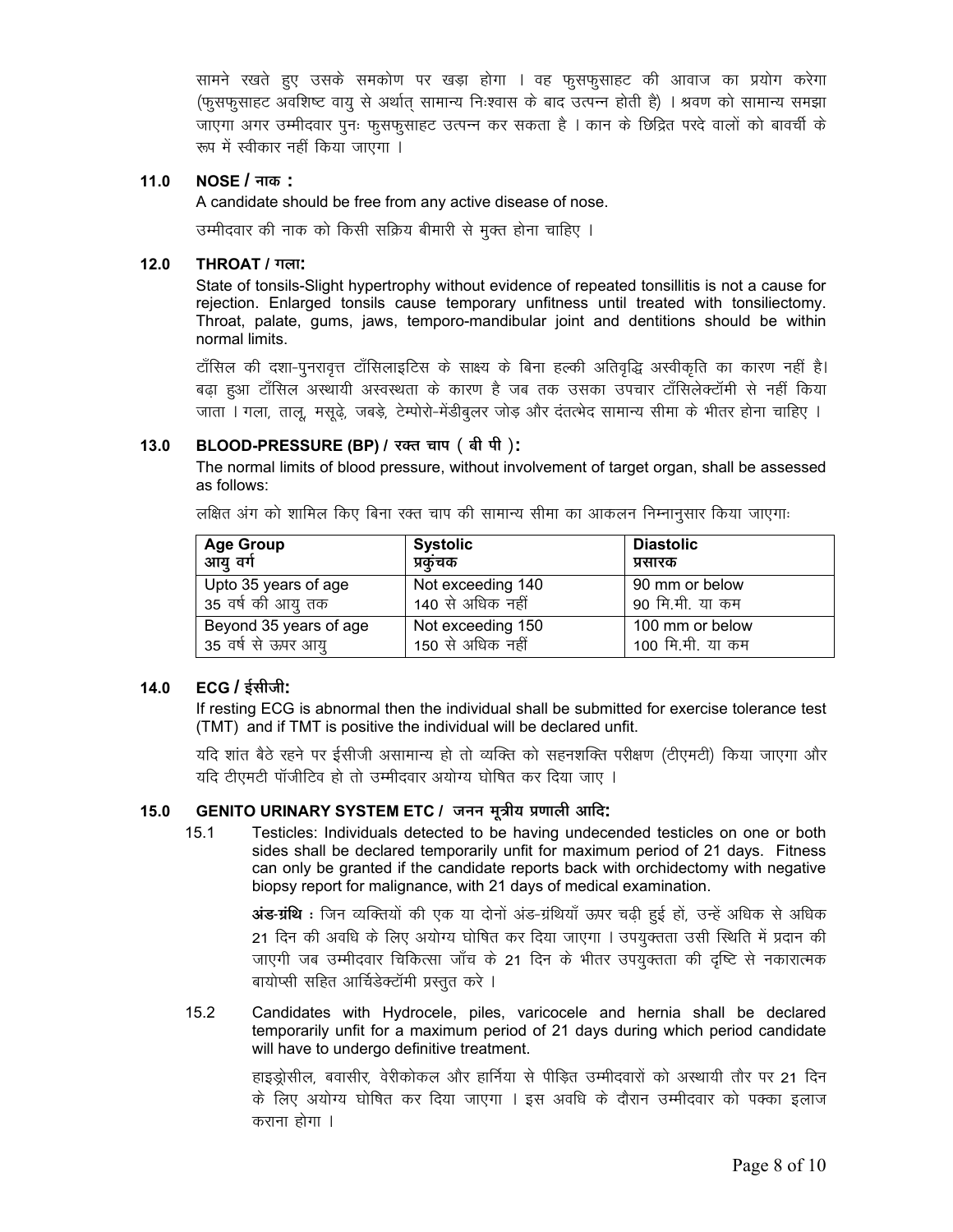#### $16.0$ **GLANDS / ग्रंथि:**

Thyroid should be normal with no evidence of hypo or hyperthyroidism or generalised enlargement of lymphglands. Scars, if any, of the previous removal of tubercular glands should be normal and there must not have been any active disease in the last five year.

थाइरॉयड अति अथवा हाइपरथायरोडिज्म अथवा लिम्फग्रंथि के सामान्यीकृत बढोत्तरी के साक्ष्य सहित सामान्य होना चाहिए । पिछले ट्यूबरकुलर ग्रंथियों को हटाने के निशान अगर कोई हो, को सामान्य होना चाहिए और पिछले पाँच वर्षों में कोई सक्रिय बीमारी नहीं हुई हो।

#### $17.0$ URINE / मूत्र:

Non orthostalic albunimuria will be a cause for rejection.

गैर-ऑर्थोस्टेलिक एल्युनिमुरिया अस्वीकृति का कारण होगा ।

#### $18.0$ BLOOD SUGAR / ब्लड शुगर:

- $18.1$ All candidates with type-1 diabetes will be declared unfit irrespective of age. टाइप-। मधुमेह (डायबिटीज) से पीड़ित सभी उम्मीदवार अयोग्य घोषित कर दिए जाएंगे, भले ही उनकी आयु कुछ भी हो ।
- 18.2 Up to 35 years of age all the individuals detected to be having diabetes will be declared unfit. 35 वर्ष तक की आयू के मधुमेह (डायबिटीज) से पीड़ित पाए गए सभी व्यक्ति अयोग्य घोषित कर

दिए जाएंगे ।

18.3 Individual above 35 years of age detected to be having type-II diabetes, without organ involvement, shall be declared temporarily unfit for maximum period of 21 days during which their blood sugar has to be within normal limit otherwise they will be declared unfit.

> 35 वर्ष से अधिक आयु के आर्गन इनवाल्वमेंट रहित टाइप-॥ मधुमेह (डायबिटीज) से पीड़ित पाए गए व्यक्ति को अस्थायी तौर पर 21 दिनों के लिए अयोग्य घोषित कर दिया जाएगा। इस अवधि के दौरान उनका ब्लड शुगर सामान्य सीमा में आ जाना चाहिए अन्यथा उन्हें अयोग्य घोषित कर दिया जाए ।

18.4 All diabetics with any of target organ involvement shall be made unfit irrespective of age.

> किसी भी टार्गेट आर्गन इनवाल्वमेंट से युक्त मधुमेह (डायबिटीज) से पीड़ित सभी व्यक्तियों को अयोग्य माना जाएगा, भले ही उनकी आयू कुछ भी हो

#### 19.0 RADIOLOGICAL EXAMINATION / विकिरण वैज्ञानिक जाँच:

Skiagram chest of all fresh entrants will be taken. Mass miniature radiography will be utilised in lieu, whenever available. Cases diagnosed as suffering from pulmonary tuberculosis will be declared unfit. Such candidates are considered to be unsuitable for employment in view of the industrial hazards.

सभी नए प्रवेशकर्ताओं का वक्ष स्कायग्राम किया जाएगा । जहां भी उपलब्ध हो इसके बदले समूह लघुचित्र रेडियाग्राफी का उपयोग किया जाएगा । फूफसीयं यक्ष्मा से पीड़ित होने के निदान किए गए मामलों को अयोग्य घोषित किया जाएगा । ऐसे उम्मदवारों को औद्योगिक खतरों के दृष्टिगत रोजगार के लिए अनुपयुक्त माना जाएगा ।

#### **VENEREAL DISEASE / रतिज रोग:**  $20.0$

Candidates who are suffering from venereal disease will not be declared fit unless detailed examination of urethro smear and serological test proves negative.

उम्मीदवार, जो रतिज रोग से पीड़ित है, को तब तक योग्य घोषित नहीं किया जाएगा जब तक यूरोप्रोस्मियर और सेरेलॉजिकल परीक्षण की विस्तृत जाँच नकारात्मक सिद्ध नहीं होती ।